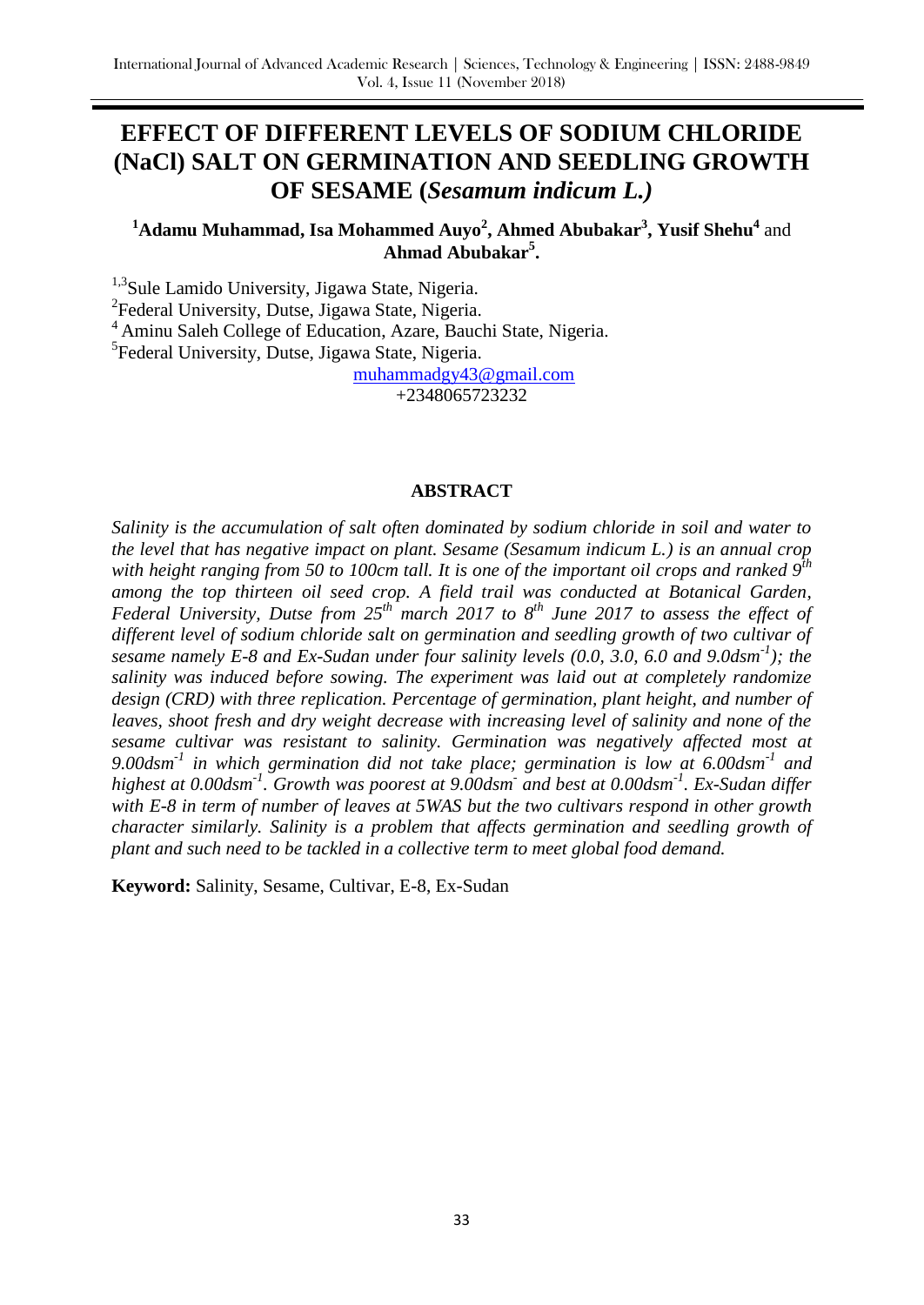#### **INTRODUCTION**

Sesame (*Sesamum indicum L.*) is an annual crop with height ranging from 50 to 100 cm tall. It is one of the important oil crops and ranked 9th among the top thirteen oil seed crops, which make up to 90% of the world edible oil production (Kafiriti and Deckers, 2001). The production of high quality seed is prerequisite to successful sesame cultivation. Apart from being the principal method of reproduction, the seed is largely the material from which the edible oil is extracted.

The world hectare exceeds 6 million and world output stood at 2.4 million tonnes (Phillips 1997; Dudley *et al*., 2000). In Africa, Nigeria is the second largest producer after Sudan. Sesame oil is of good quality. According to Dudley *et al*., (2000), the oil is used for cooking, baking, candy making, soaps, lubricant, hair treatment, food manufacturing, industrial uses and alternative medicine (blood pressure, stress and tension). Also, Irvine (1970) reported that the leaves are used in vegetable soup while the seeds are consumed when fried and mixed with sugar in most African countries and the stems are used in making paper, fuel wood and source of potash after burning. Sesame has the potential of producing high percent of blossoms, better pod set and pod yield with good agronomic practices (Alam *et al*., 2007), in which proper weeding and appropriate planting date are inclusive and indispensable.

The current global climatic changes is affecting all agricultural and other human activities, flooding and drought resulting from the changes, fertilizer application in our farmlands and irrigation technique employed today are gradually deflating our soil nutrient and dangerously making it more saline thereby decreasing our soil and crop productivity of any plant, hence challenging food security. Productivity of any plant depends on its ability to manufacture organic natural matter using available inorganic resources while enduring and adapting to the challenging of the environment.

Salinity is a serious challenge affecting our food production today. While some plants can tolerate salts some cannot. To what extent salinity affects growth and yield of plants sesame needs to be investigated.

# **MATERIALS AND METHODS**

#### **Experimental Site**

The experiment was conducted at Botanical Garden, Federal University, Dutse, Jigawa state found in Sudan savannah ecological zone and lie between latitude 11.00̊ N to 13.00̊ N and longitude  $8.00 \text{ E}$  to  $10.15 \text{ E}$  from  $25^{\text{th}}$  march 2017 to  $8^{\text{th}}$  June 2017 using polythene bags and soil was collected from Agricultural Farm, Federal University, Dutse, Jigawa state.

The treatment consists of four levels of salt  $(0.00, 3.00, 6.00,$  and  $9.00$  dcm<sup>-1</sup>) and two varieties of sesame namely E8 and Ex-Sudan arranged factorially giving 8 treatment combinations and laid in completely randomized design (CRD) with three (3) replications each. The seed was collected from the Jigawa State Agricultural and Rural Development Agency (JARDA) Kaugama local government substation.

#### **Collection of Soil Sample**

The soil was collected up to 0-15 and 15-30cm depth from Federal University, Dutse agricultural farm, the texture of the soil is sandy loam.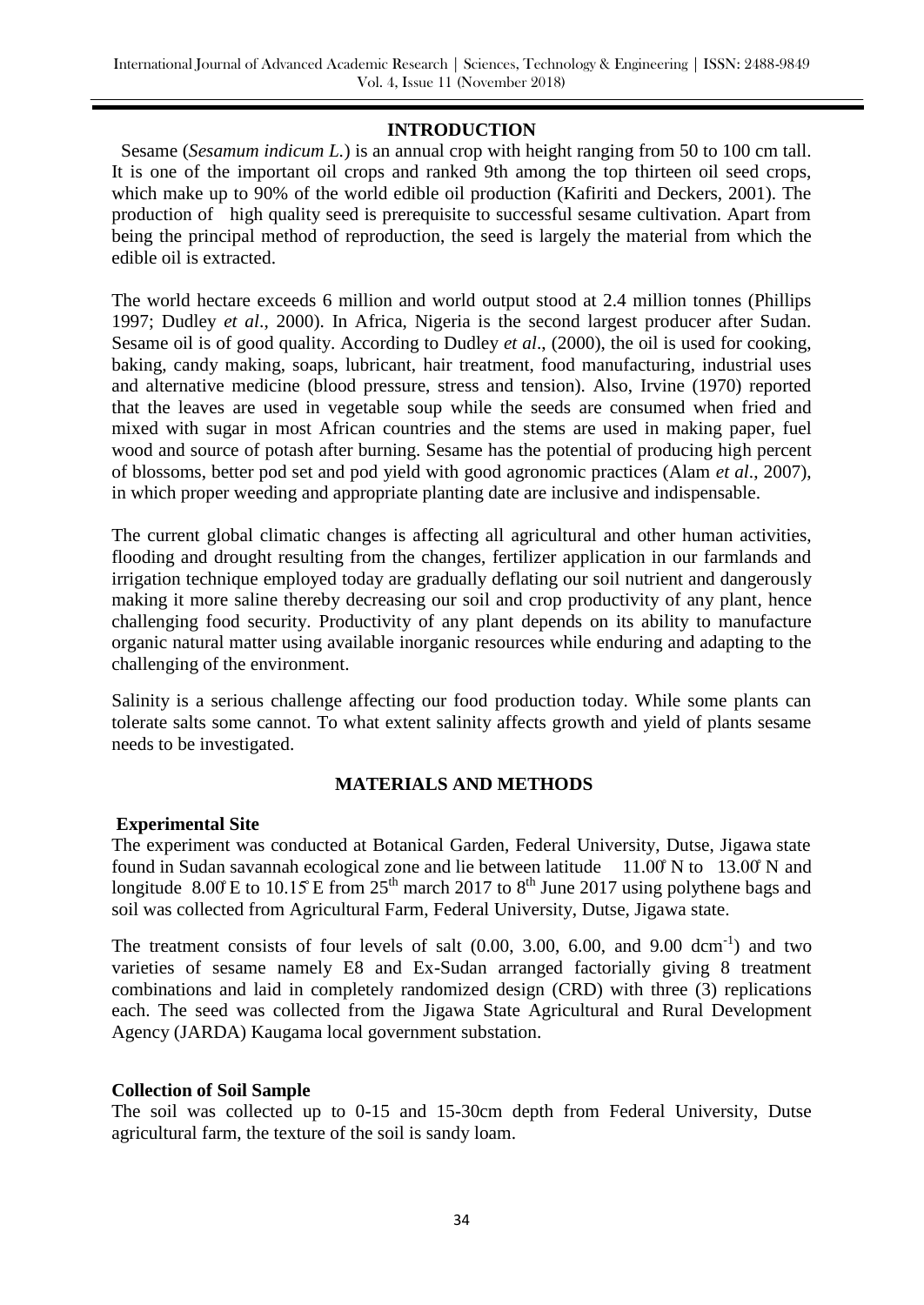## **Preparation of Polythene Bags and Crop Management**

The collected soil sample was air dried under the sun and mixed with cow dung in 3:1 ratio and each of the polythene bags was filled three quarter (3/4) with the soil.

The length of the polythene bags is 48cm and its diameter is 38cm. A total of 24 polythene bags were placed at the Botanical Garden, Federal University, Dutse.

#### **Salinization of Soil**

A stock solution of salt which is more than the higher concentration  $(12.0dsm^{-1})$  of the treatment was prepared in bucket. The solution was poured in the soil and the electric conductivity meter was used to monitor the EC value until it reached the desired levels accordingly.

Periodic checking of the salinity was done weekly in order to maintain the salt level.

## **Sowing and Thinning**

Sesame of the tested cultivars (E-8 and Ex-Sudan) was sown in polythene bag in the dip of 1/2inch on Saturday  $25<sup>th</sup>$  march 2017 about twenty seed mix with Apron B plus (for seed dressing) were sown in each polythene but only three were kept at thinning, the extra seedling was uprooted when the plant was fully established. The plant was watered after three days interval.

## **Collection of Data**

The following data was collected during the experiment:

- i. Percentage of germinated seed
- ii. plant height in (cm)
- iii. number of leaves per plant
- iv. shoot fresh weight
- v. shoot dry weight

The collected data were analysed using Genstat software for windows,  $16<sup>th</sup>$  edition version: 16.2.0.11713 by two way analysis of variance (Anova) and the mean was compared by fishers protected least significant difference.

# **RESULT AND DISCUSSION**

# **Effect of Salinity on Germination of Sesame (***Sesamum indicum L.***)**

 The effect of different level of sodium chloride (Nacl) salt on percentage of germinated seedling and percentage of germination among cultivar of sesame (*Sesamum indicum L.*) is presented in Table 1 below.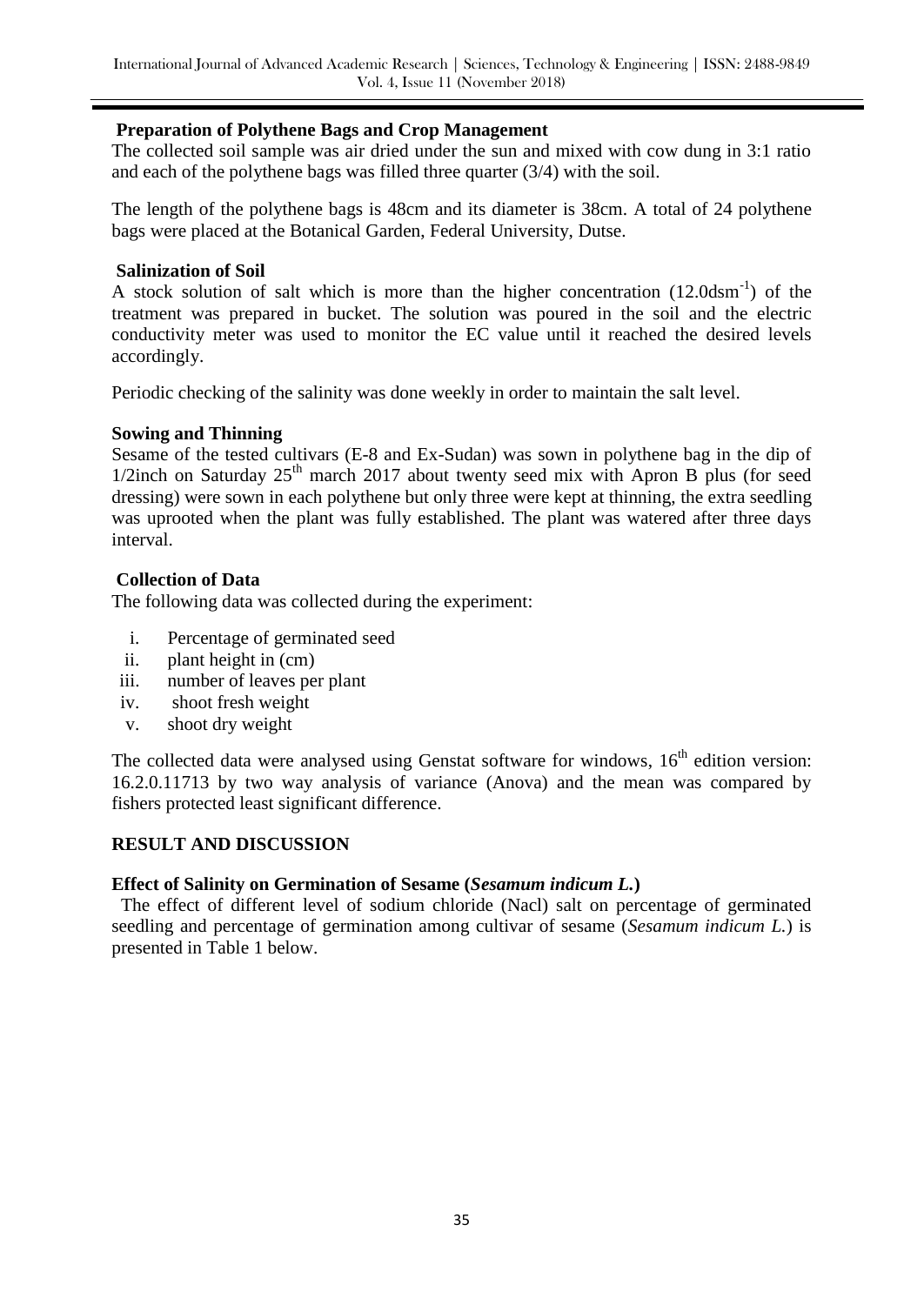| Treatment           | % of germinated seedlings (E-8 and Ex-Sudan) |  |  |
|---------------------|----------------------------------------------|--|--|
|                     | Salt                                         |  |  |
| level in $dsm^{-1}$ |                                              |  |  |
| 0.00                | 91.7a                                        |  |  |
| 3.00                | 35.0b                                        |  |  |
| 6.00                | 20.0 <sub>b</sub>                            |  |  |
| 9.00                | 0.0c                                         |  |  |
| <b>LSD</b>          | 19.67                                        |  |  |
| Cultivar            |                                              |  |  |
| $E-8$               | 36.7a                                        |  |  |
| Ex-Sudan            | 38.7a                                        |  |  |
| <b>LSD</b>          | 13.91                                        |  |  |

**Table 1:** Effect of Different Levels of Sodium Chloride (Nacl) Salt on Germination of Sesame (*Sesamum indicum L.*)

\_\_\_\_\_\_\_\_\_\_\_\_\_\_\_\_\_\_\_\_\_\_\_\_\_\_\_\_\_\_\_\_\_\_\_\_\_\_\_\_\_\_\_\_\_\_\_\_\_\_\_\_\_\_\_\_\_\_\_\_\_\_\_\_\_\_\_\_\_\_

Source: Field Survey, 2017

The table 1 shows that percentage of germination were statistically significant at  $p<0.05$  at LSD 19.67, control treatment has high percentage of germination and lowest was highest treatment  $9.00d\text{sm}^{-1}$  and no single seed germinated,  $3.00$  and  $6.00d\text{sm}^{-1}$  are the same statistically while percentage of cultivar germination are not significant at  $p \le 0.05$ at LSD 13.91.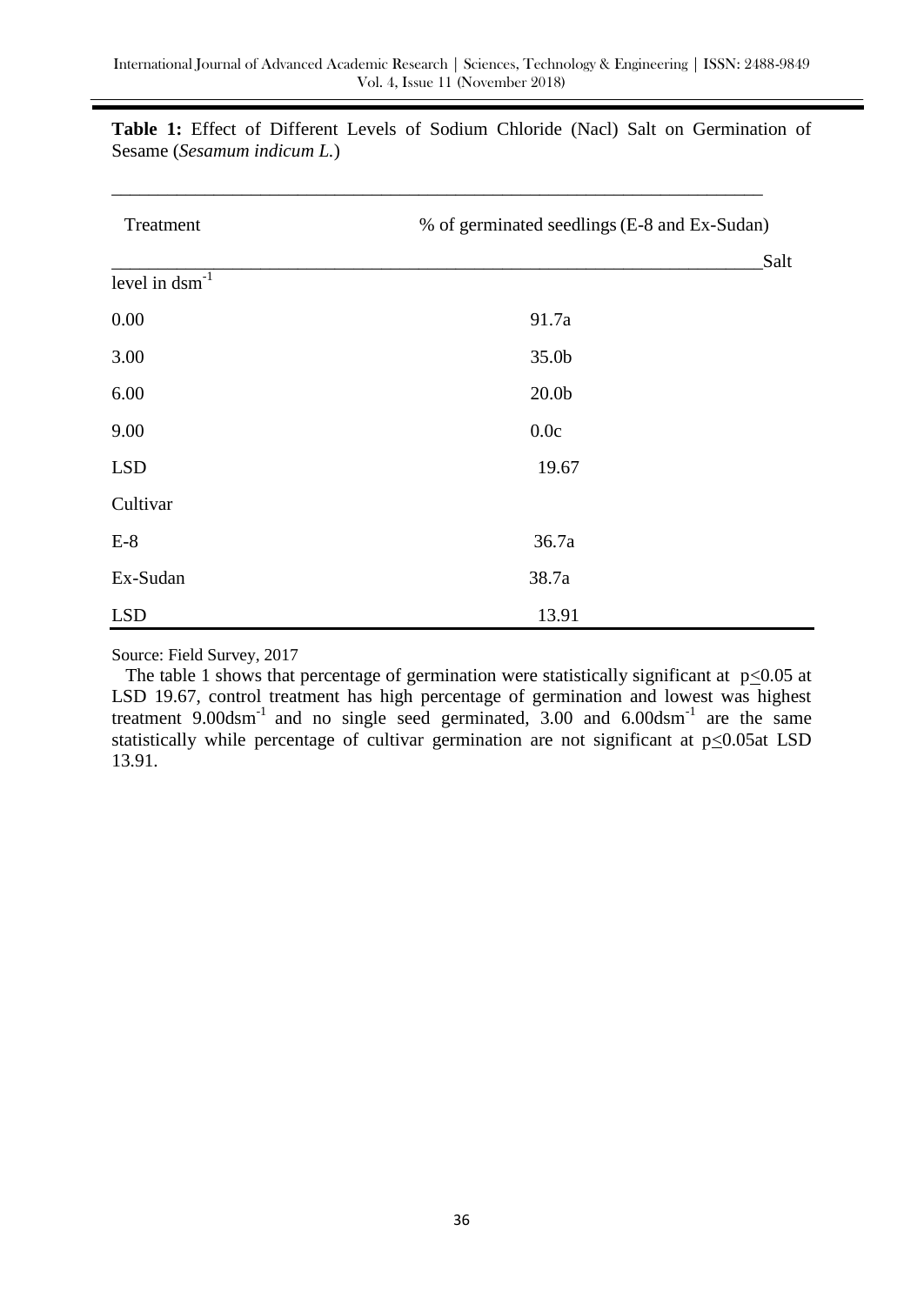# **Effect of Salinity on Plant Height sesame (***Sesamum indicum L.***)**

The effect of different levels of sodium chloride (Nacl) salt on plant height of selected sesame (*Sesamum indicum L.*) is presented in Table 2 below.

**Table 2:** Effect of Different Levels of Sodium Chloride (NaCl) Salt on Plant Height of Selected Sesame (*Sesamum indicumL.*)

|                          | Plant height (cm) |                  |                  |                  |  |
|--------------------------|-------------------|------------------|------------------|------------------|--|
| Treatment                | 2WAS              | 3WAS             | 4WAS             | 5WAS             |  |
| Salt level in $dsm^{-1}$ |                   |                  |                  |                  |  |
| 0.00                     | 2.69a             | 2.9a             | 4.9a             | 7.2a             |  |
| 3.00                     | 1.1 <sub>b</sub>  | 0.7 <sub>b</sub> | 0.5 <sub>b</sub> | 0.0 <sub>b</sub> |  |
| 6.00                     | 0.3c              | 0.3 <sub>b</sub> | 0.4 <sub>b</sub> | 0.0 <sub>b</sub> |  |
| 9.00                     | 0.0d              | 0.0c             | 0.0 <sub>b</sub> | 0.0 <sub>b</sub> |  |
| <b>LSD</b>               | 0.70              | 1.09             | 1.81             | 2.01             |  |
| Cultivar                 |                   |                  |                  |                  |  |
| $E-8$                    | 1.1a              | 0.81a            | 0.9a             | 1.1 <sub>b</sub> |  |
| Ex-Sudan                 | 1.0a              | 0.9a             | 2.0a             | 2.5a             |  |
| <b>LSD</b>               | 0.49              | 0.77             | 1.24             | 0.67             |  |
|                          |                   |                  |                  |                  |  |

# **Source: Field Survey, 2017**

Table 2 indicates that plant height was statistically significant at p<0.05 LSD 0.70 at 2WAS control treatment produced the highest plant height followed by  $3.00$  than  $6.00$ dsm<sup>-1</sup> and 9.00dsm-1 produced lowest plant height, also at 3WAS LSD 1.09 control treatment produced highest plant height than 3.00 and 6.00 are similar statistically while 9.00dsm<sup>-1</sup> produced lowest plant height while at 4 and 5WAS LSD 1.81 2.01 control treatment has highest plant height while at  $3.00$  6.00 and 9.00 dsm<sup>-1</sup> are the same statistically, also plant height between cultivar are the same statistically at 2 3 and 4WAS LSD 0.49 0.77 and 1.24 but at 5WAS LSD 0.67 Ex-Sudan cultivar produced highest plant height.

#### **Effect of Salinity on Number of Leaves of sesame (***Sesamum indicum L.***)**

 The effect of different level of sodium chloride (NaCl) salt on number of leaves among cultivar of the selected sesame (*Sesamum indicum L.*) is presented in Table 3 below.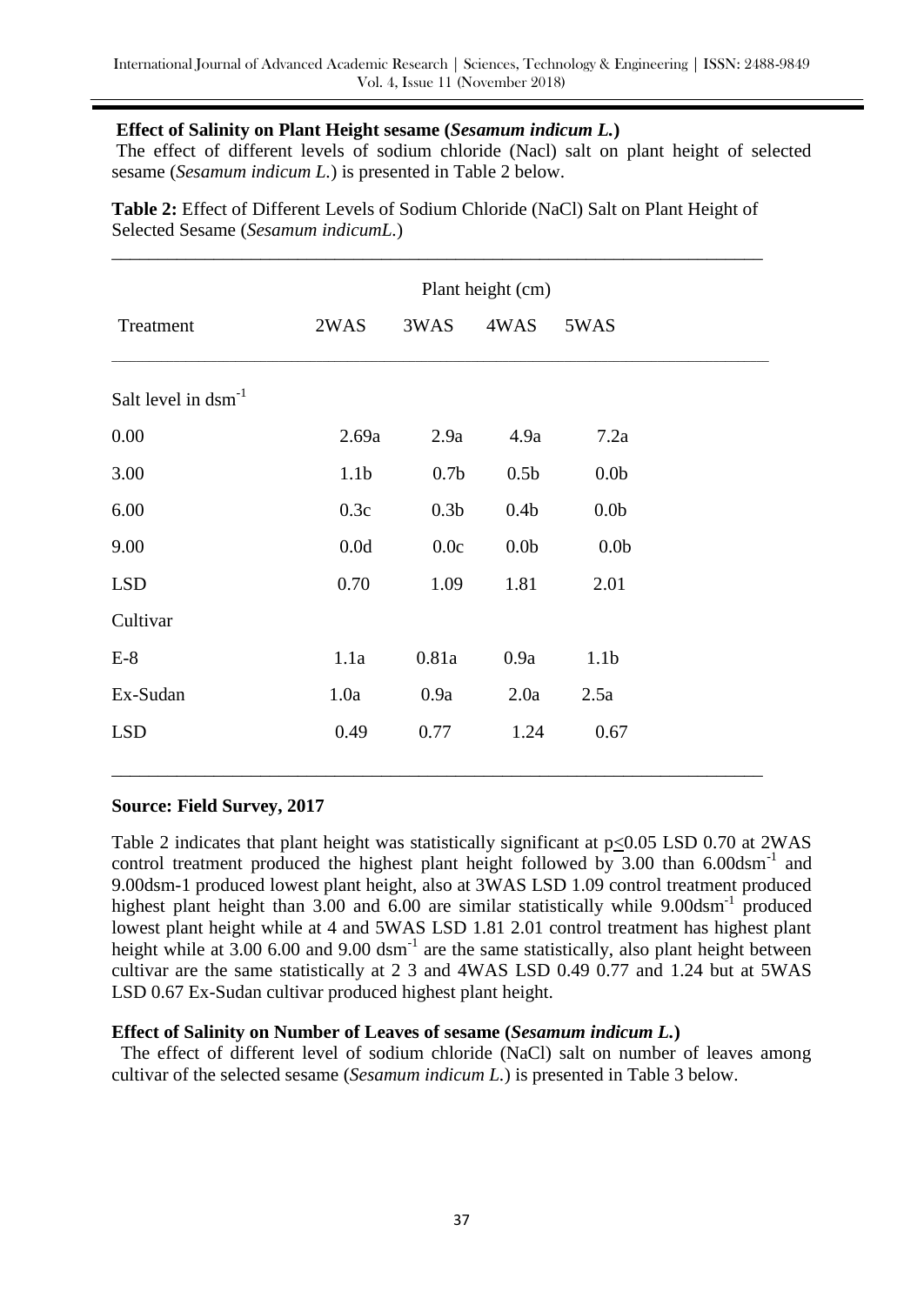| Treatment                |                  | number of Leaves |                  |                  |  |
|--------------------------|------------------|------------------|------------------|------------------|--|
|                          | 2WAS             | 3WAS             | 4WAS             | 5WAS             |  |
| Salt level in $dsm^{-1}$ |                  |                  |                  |                  |  |
| 0.00                     | 4.2a             | 4.8a             |                  | 5.7a 6.5a        |  |
| 3.00                     | 2.6 <sub>b</sub> | 1.3 <sub>b</sub> | 0.3 <sub>b</sub> | 0.0 <sub>b</sub> |  |
| 6.00                     | 0.7c             | 0.3 <sub>b</sub> | 0.0 <sub>b</sub> | 0.0 <sub>b</sub> |  |
| 9.00                     | 0.0c             | 0.0 <sub>b</sub> | 0.0 <sub>b</sub> | 0.0 <sub>b</sub> |  |
| <b>LSD</b>               | 1.25             | 1.92             | 1.75             | 1.10             |  |
| Cultivar                 |                  |                  |                  |                  |  |
| $E-8$                    | 1.8a             | 1.4a             | 1.1a             | 1.1a             |  |
| Ex-Sudan                 | 1.7a             | 1.9a             | 2.2a             | 2.2a             |  |
| <b>LSD</b>               | 0.88             | 1.39             | 1.24             | 1.25             |  |

**Table 3:** Effect of Different Levels of Sodium Chloride (NaCl) Salt on Number of Leaves of the Selected Sesame (*Sesamum indicum L.*)

Source: Field Survey, 2017

Table 3 shows that number of leaves were statistically significant at  $p \le 0.05$  LSD 1.25 at 2WAS control treatment produced the highest number of leaves followed by 3.00 than 6.00dsm-1 and 9.00dsm-1 produced lowest number of leaves and are similar statistically, also at 3 4 and 5WAS LSD 1.92 1.75 and 1.10 respectively control treatment produced highest number of leaves while  $3.00\,6.00$  and  $9.00$ dsm<sup>-1</sup> are similar statistically. Also plant heights between cultivar are the same statistically at  $p < 0.05$ .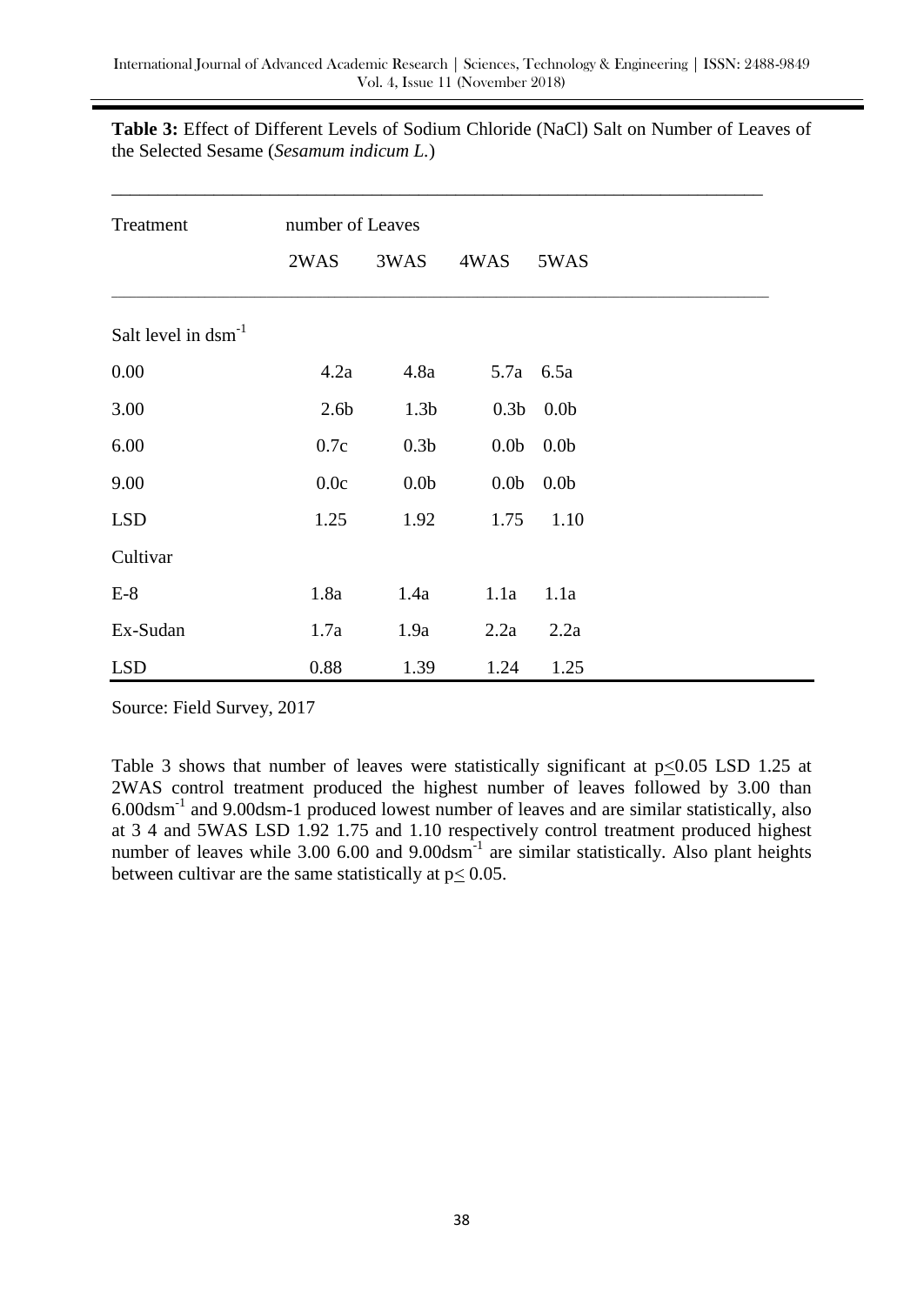## **Effect of Different Level of NaCl Salt on Shoot Fresh and Dry Weight and Shoot Fresh and Dry Weight among Cultivar of Sesame (***Sesamum indicum L.)* **at 6 and 7WAS respectively at FUD Botanical Garden, 2017.**

 The effect of different level of NaCl salt on shoot fresh and dry weight and shoot fresh and dry weight among cultivar of sesame (*Sesamum indicum L.)* at 6 and 7WAS respectively is presented in Table 4 below.

**Table 4:** Effect of different levels of NaCl salt on shoot fresh and dry weight and shoot fresh and dry weight among cultivar of sesame (*Sesamum indicum L.)* at 6 and 7WAS respectively.

\_\_\_\_\_\_\_\_\_\_\_\_\_\_\_\_\_\_\_\_\_\_\_\_\_\_\_\_\_\_\_\_\_\_\_\_\_\_\_\_\_\_\_\_\_\_\_\_\_\_\_\_\_\_\_\_\_\_\_\_\_\_\_\_\_\_\_\_\_\_

| Treatment                | Fresh Weight 6WAS Dry Weight 7WAS |                  |  |
|--------------------------|-----------------------------------|------------------|--|
| Salt level in $dsm^{-1}$ |                                   |                  |  |
| 0.00                     | 2.7a                              | 0.5a             |  |
| 3.00                     | 0.0 <sub>b</sub>                  | 0.0 <sub>b</sub> |  |
| 6.00                     | 0.0 <sub>b</sub>                  | 0.0 <sub>b</sub> |  |
| 9.00                     | 0.0 <sub>b</sub>                  | 0.0 <sub>b</sub> |  |
| <b>LSD</b>               | 1.12                              | 0.17             |  |
| Cultivar                 |                                   |                  |  |
| $E-8$                    | 0.5a                              | 0.1a             |  |
| Ex-Sudan                 | 0.9a                              | 0.2a             |  |
| <b>LSD</b>               | 0.83                              | 0.12             |  |

Source: Field Survey, 2017

Table 4 indicates that shoot fresh and dry weight were statistically significant at  $p<0.05$  with control treatment having the high fresh and dry weight while the rest treatment are the same.

# **DISCUSSION**

# **Response to Salinity Level**

The highest salinity level of 9.00dsm<sup>-1</sup> affects percentage of germination most because no single cultivar of sesame germinate at the concentration, this may be due to high concentration of salt that inhibit water uptake by seed for germination because before germination water must be absorbed by seed for hydrolysis of seed endosperm which provide nutrient for embryo leading to emergence of radicle and establishment of plumule as seedling.

Germination decrease with increasing salinity level with  $6.00d\text{sm}^{-1}$  of salt has lower of germination percentage compared to  $3.00$ dsm<sup>-1</sup> salinity level, also control treatment has the highest percentage of germination.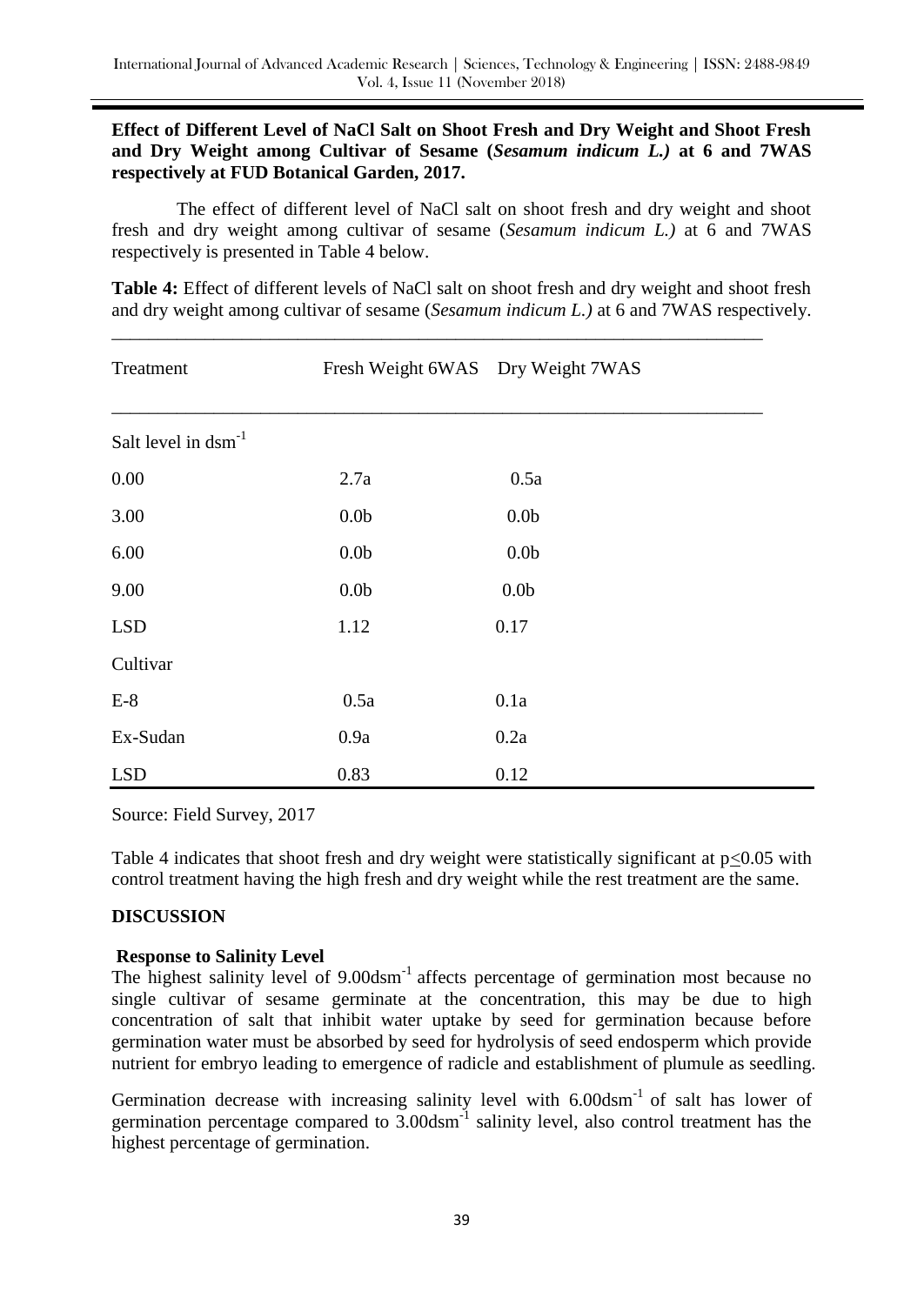This is in line with the work of Ragiba (2000); conducted petridish experiment on two sesame cultivar germinated at four level of salinity, salinity and early seedling growth decreased with increasing salinity.

Plant height of sesame cultivar was found decreased with increasing salinity at different weeks after sowing, plant height varies significantly due to increasing salinity, control treatment produced the highest plant height while in treatment plant height decreased with increasing salt level, this means that salinity has direct effect on plant height. Gradual decrease in plant may be is due to inhibition of cell division cell enlargement and reducing of water uptake by salinity which results in wilting loosing of turgor by plant which leads to stunted growth and death of sesame plant due to blocking of vascular tissue by the salt.

This research is similar with the work of Babu and Thiramuugun (2001) who reported that plant height of sesame cultivar was decreased by high salinity of 35,701nd 140mMNaCl.

Number of leaves, fresh and dry weight of sesame cultivar was decreased with increasing salinity level; this is due to inhibition of cell expansion and lateral bud development by salt and ionic stress that develop when toxic ions (e.g.  $Na<sup>+</sup>$ ) accumulate in cell causing increasing in leaf mortality, chlorosis, necrosis and decrease in cellular metabolism leading to biomass production (Munns and tester 2008).

This research is similar in one way with the work of Lyra *et al.,* (1992) who conducted pot experiment on sesame cultivar in soil with six salinity levels; he found that there were significant differences among cultivar with regard to dry matter production at 0, 10, 20, 30, 40 and 50mMNaCl.

## **Response of Cultivar**

The result showed that the two cultivars did not differ in terms of percentage of germinated seedling, number of leaves, plant height at 2 3 and 4WAS. The non-significant difference between the two cultivars may be attributed to the slow growth of sesame plants between emergence up to 5WAS (Anonnymous. 2009). However, Ex-Sudan cultivar has plant height more than E-8 at 5WAS. Fresh and dry weights between cultivar at 6 and7WAS are the same statistically.

# **Conclusion**

Based on this research work, it can be concluded as:

- i. Salinity affects negatively germination of sesame with 9.00dsm<sup>-1</sup> having lower in germination and control treatment having the highest.
- ii. Salinity affects negatively seedling growth of sesame in growth parameters (plant height number of leaves shoot fresh and dry weight) decrease with increase in salinity level.
- iii. The different cultivar of sesame respond similarly except at 5WAS where Ex-Sudan cultivar produced high number of leaves compared to E-8.

Salt stress is of growing concern in agriculture as it affects germination and seedling growth of plant, by inducing a water deficit and ionic toxicity in plants causing major plant processes like photosynthesis and metabolism to halt.

Finally the null hypothesis is rejected because salinity affects germination and seedling and there is significant relation between level of soil salinity on germination and seedling growth of sesame.